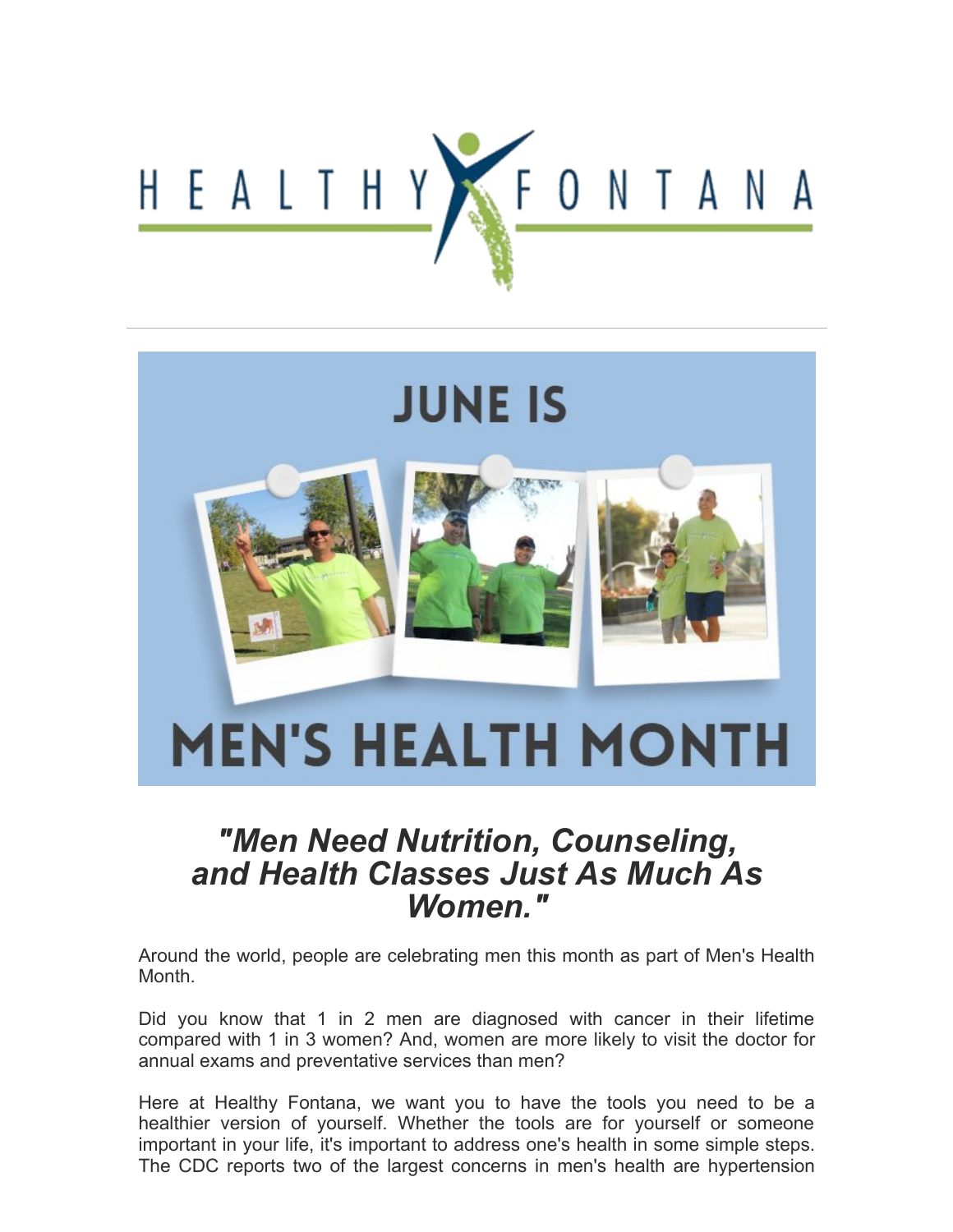and obesity, which are both preventable.

Hypertension is a medical term for high blood pressure which just means your body is struggling to force the blood around the artery walls. This can be very dangerous in the long term and cause things like hormone imbalance, diabetes, and high cholesterol. Obesity also has long-term effects that can impact our health such as heart disease and stroke just to name a few. The good news is that all of these can be addressed with simple day-to-day tasks from physical activity to making better food choices.

Consider adding just 30 to 60 minutes a day of physical activity to your day. It's easy to add these extra steps or physical activity when you do them with a team. Consider *[Fontana Walks!](https://click.info.fontana.org/?qs=2c129dd314c80af1fc30ce9f96d79fd84da29d04aad8d86a54ed223f1904743d39087228a7c81a91c870bd8a4ba4a14da7f8bbd179cd2615)* and walk with your families and fellow community members. Logging your steps and walking with others is a great way to stay motivated. Check out upcoming walks below. And, by making a few easy food swaps you can address your health needs by still enjoying yummy foods. Adding whole grains and eating more fruits or veggies is a great easy way to get started on your health journey. Check out this month's healthy tomato sauce below! The **[Fontana Farmers' Markets](https://click.info.fontana.org/?qs=2c129dd314c80af1b5e7193a174d939a386965c28d7114bf31a664b80496fab4ee3409bfdef3f0bec2d318d040343e316a0c63d019cb84be)** can help you do that by offering a selection of fresh produce every week. Make sure to also visit the Healthy Fontana booth to help you find new ways to get healthier. These are just some small ways to get healthier, but don't forget if you have questions or concerns about your health, always talk to your medical provider first for personalized health plans.

The Healthy Fontana team is here to support you and help provide you with resources on how to be a healthier version of yourself. For more information [about Healthy Fontana or the programs available to you, visit the](https://click.info.fontana.org/?qs=2c129dd314c80af14c848ff14c9b5457b775c2cef7e6aa3d1a56e56d4d22c9fdd1f9cd1e3a34e7eecc37ce1095957efdfb94fe9d6f0dde52) **Healthy Fontana website** or call 909-350-6542.

# **Tomato Sauce (Meatless)**

### **Ingredients**

- 2 1/2 tsp vegetable oil
- 1/2 cup 1 tbsp chopped fresh onions or 1/2 cup 1 tbsp dehydrated onions
- 1 cup low-sodium canned tomato paste
- 3 cups 1 tbsp low-sodium canned diced tomatoes, with juice
- 1/2 cup water
- 1/8 tsp black or white pepper
- 1 tbsp dried parsley
- 2 1/4 tsp granulated garlic
- 1/4 tsp dried basil
- 1/4 tsp oregano
- 1/8 tsp dried marjoram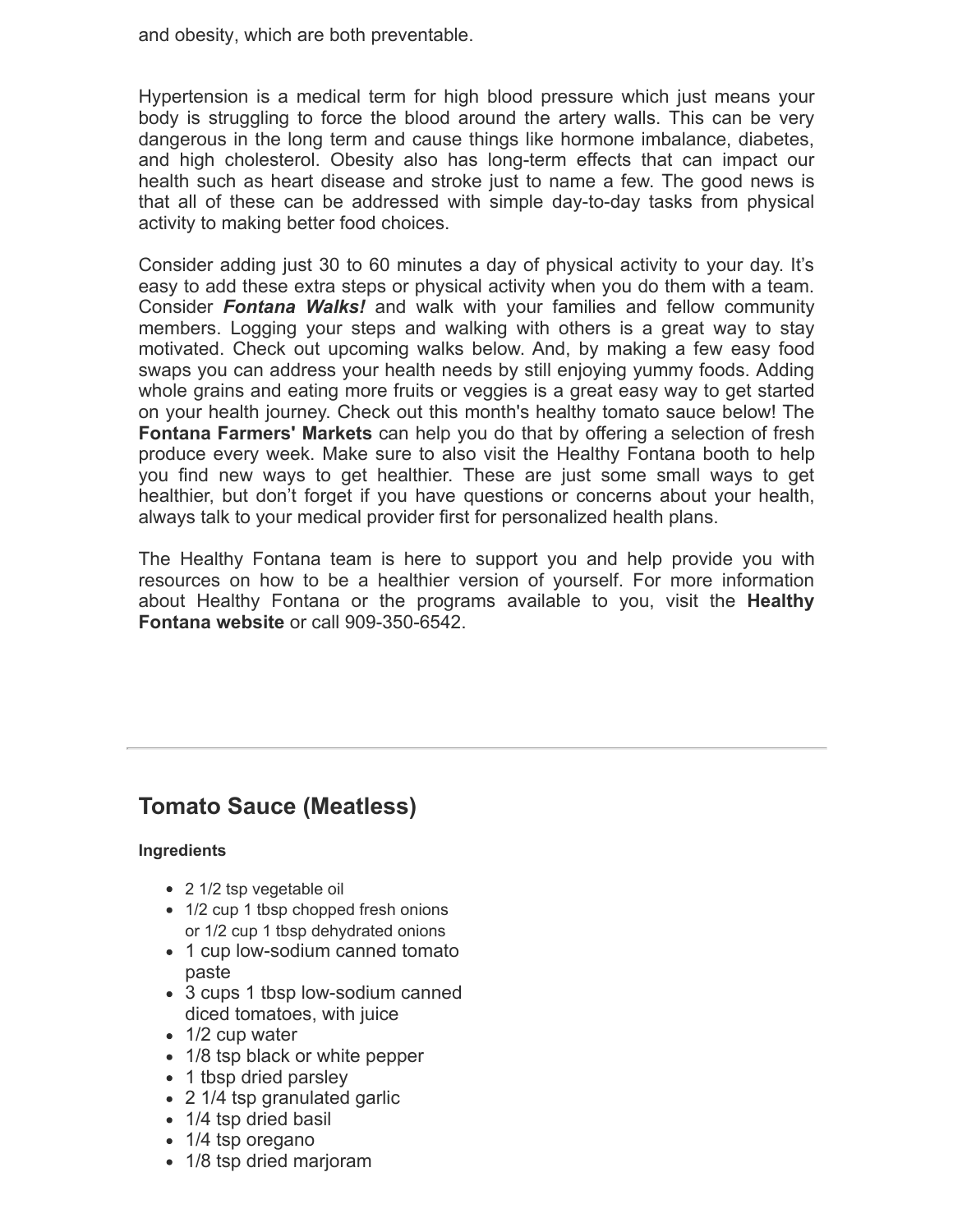• pinch of dried thyme

### **Directions**

1. Heat oil and add onions. Cook ~5 minutes. 2. Add tomato paste, canned tomatoes, water, pepper, parsley, granulated garlic, and seasonings. 3. Mix well and bring to a boil.

4. Reduce heat and simmer,

uncovered, 25-30 minutes.



**Enjoy with chicken, pasta, and more!**

### **WHY TOMATOES?**

- Tomatoes and the lycopene they contain have often been noted for their benefit in treating prostate disease and prostate cancer.
- Tomatoes have also been link to benefits for men's sexual health: lycopene naturally helps blood vessels to relax, which enhances circulation and in turn can improve blood flow.
- Tomatoes contain many nutrients, antioxidants, and minerals such as vitamin C, potassium, folate, and vitamin K.

# **Upcoming Events\*\***

*\*\* Times/Locations Subject to Change \*\**

Visit Healthy Fontana booth at one (or all) of these upcoming events for FREE resources and giveaways!

**[Sundays, June 5th, June 12th, June 19th & June 26th](https://click.info.fontana.org/?qs=2c129dd314c80af1fc35367b64afbe1de4cc8ae5d7b76e92bf1da96c6e2dc6d2dd493fc179e1497dd2cecfcd8a40f0afd9215a5a2ee35756)**: **Fontana Farmers' Market**, 12pm-5pm, Fontana Park Aquatic Center Parking Lot